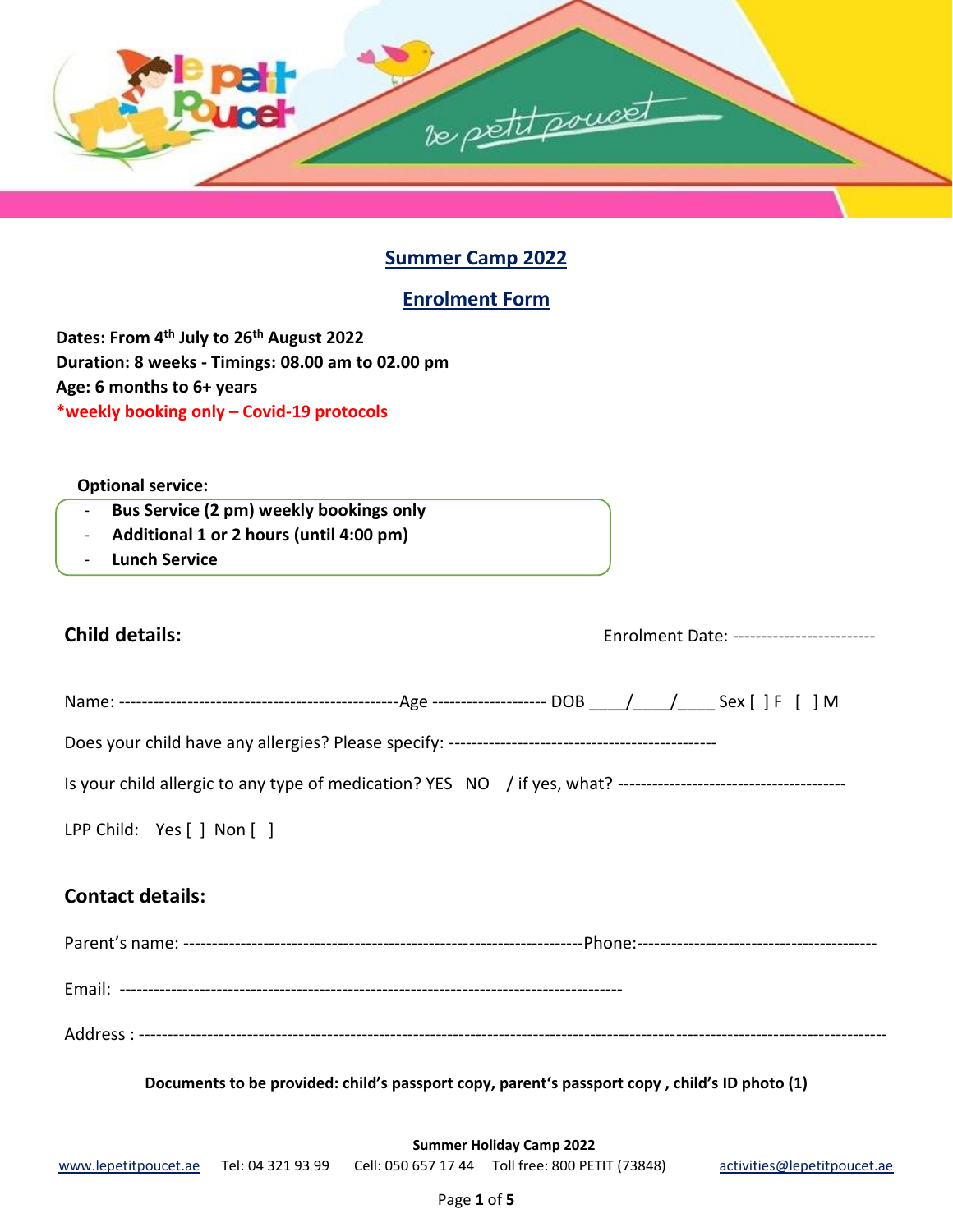

# **Programme Duration: 8 weeks**

| <b>July 2022</b>     |   |        |         |         |                      |                |
|----------------------|---|--------|---------|---------|----------------------|----------------|
| S                    | M | $\top$ | $ W $ T |         | F                    | S              |
| 31                   |   |        |         |         |                      | $\overline{2}$ |
| $\overline{3}$       | 4 | 5      |         | $6 7 8$ |                      | 9              |
| 10                   |   |        |         |         | 11 12 13 14 15 16    |                |
|                      |   |        |         |         | 17 18 19 20 21 22 23 |                |
| 24 25 26 27 28 29 30 |   |        |         |         |                      |                |

| <b>August 2022</b> |               |  |                       |  |  |   |
|--------------------|---------------|--|-----------------------|--|--|---|
|                    | S M           |  | T W T F               |  |  | S |
|                    |               |  | 1   2   3   4   5   6 |  |  |   |
|                    |               |  | 7 8 9 10 11 12 13     |  |  |   |
|                    |               |  | 14 15 16 17 18 19 20  |  |  |   |
|                    |               |  | 21 22 23 24 25 26 27  |  |  |   |
|                    | $28$ 29 30 31 |  |                       |  |  |   |

**\*The nursery will be closed during Eid al Ahda (dates to be confirmed)**

|                       | <b>Early Bird registration</b><br>before 15 <sup>th</sup> June 2022 | <b>Regular rate / Week (AED)</b> | LPP rate |
|-----------------------|---------------------------------------------------------------------|----------------------------------|----------|
| <b>Weekly booking</b> | 860                                                                 | 920                              | 790      |
| Siblings/week         | 685                                                                 | 735                              | 680      |
| 4 weeks booking       | 3275                                                                | 3495                             | 3005     |
| Siblings/4 weeks      | 2605                                                                | 2795                             | 2585     |

**\*Please note that the above fees are subject to VAT. \*No daily registration due to government measures.**

**Summer Holiday Camp 2022**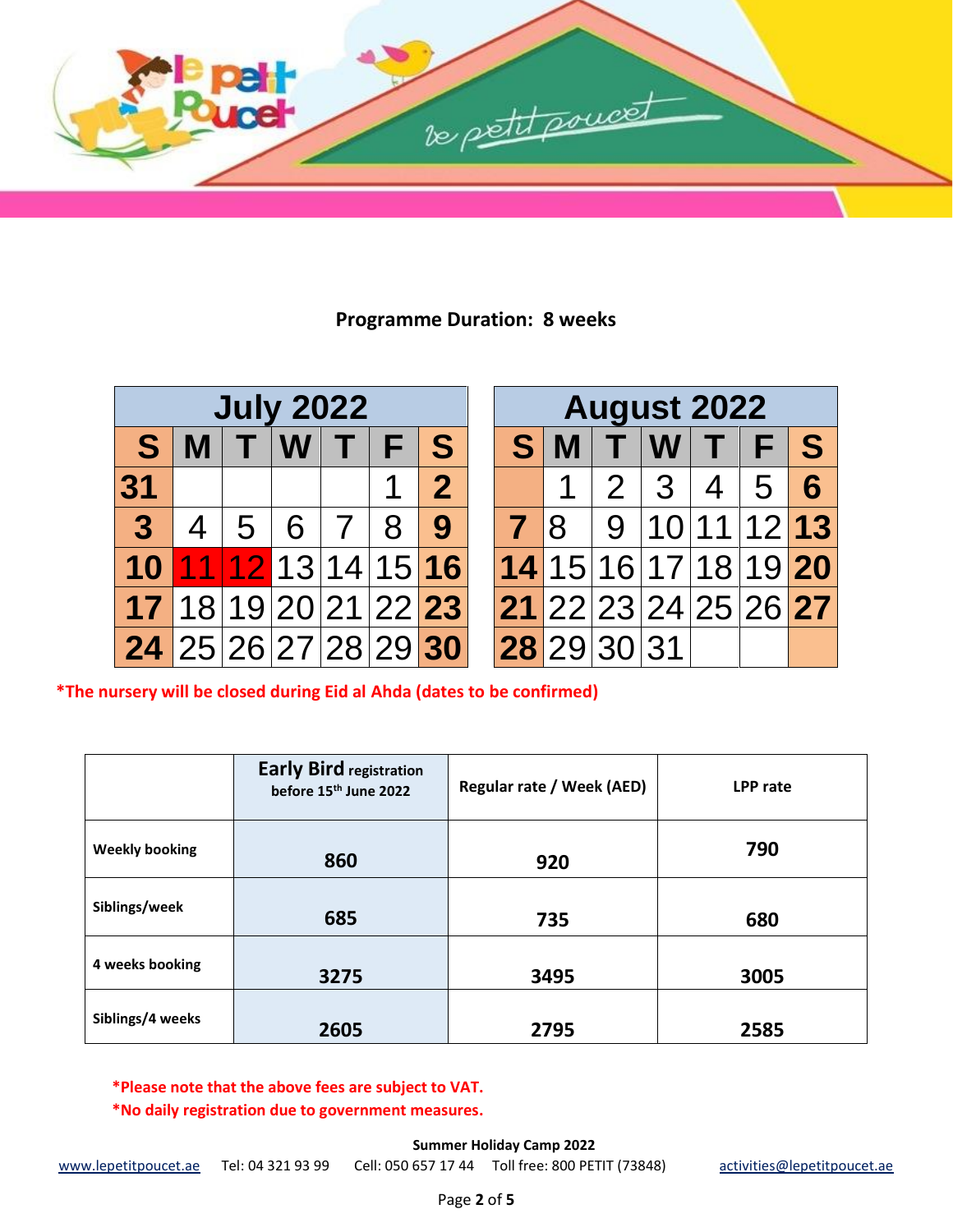

#### **Please specify weeks on the below table.**

|                | <b>Choice of week</b>        | <b>Number of Enrolments</b> |
|----------------|------------------------------|-----------------------------|
| W1             | $4/07 - 8/07$                |                             |
| W <sub>2</sub> | $11/07 - 15/07$              |                             |
| W <sub>3</sub> | 18/07 - 22/07                |                             |
| W4             | 25/07 - 29/07                |                             |
| W <sub>5</sub> | $1/08 - 5/08$                |                             |
| W <sub>6</sub> | $8/08 - 12/08$               |                             |
| W7             | $15/08 - 19/08$              |                             |
| W8             | $22/08 - 26/08$              |                             |
|                | <b>Total Number of weeks</b> |                             |

# **Optional Services**

- **Extended hours**from 2.00 pm to 4.00 pm: AED 31.50/hour (VAT inclusive)
	- [ ] Until 3PM -------------------[ ] Until 4PM -------------------
- **Bus service** 
	- [ ] One way: Pick up only ( ) Drop-Off only ( )
	- [ ] Two ways

Transportation / location: please provide Google Map.

|              | Price one way<br>(AED) | Price 2 ways<br>(AED) | Number of<br>children | Total (AED) |
|--------------|------------------------|-----------------------|-----------------------|-------------|
| Weekly price | 415                    | 500                   |                       |             |

• **Lunch service** (weekly service only) 27.00 AED per meal (VAT Inclusive) WES WES

**Summer Holiday Camp 2022**

[www.lepetitpoucet.ae](http://www.lepetitpoucet.ae/) Tel: 04 321 93 99 Cell: 050 657 17 44 Toll free: 800 PETIT (73848) [activities@lepetitpoucet.ae](mailto:activities@lepetitpoucet.ae)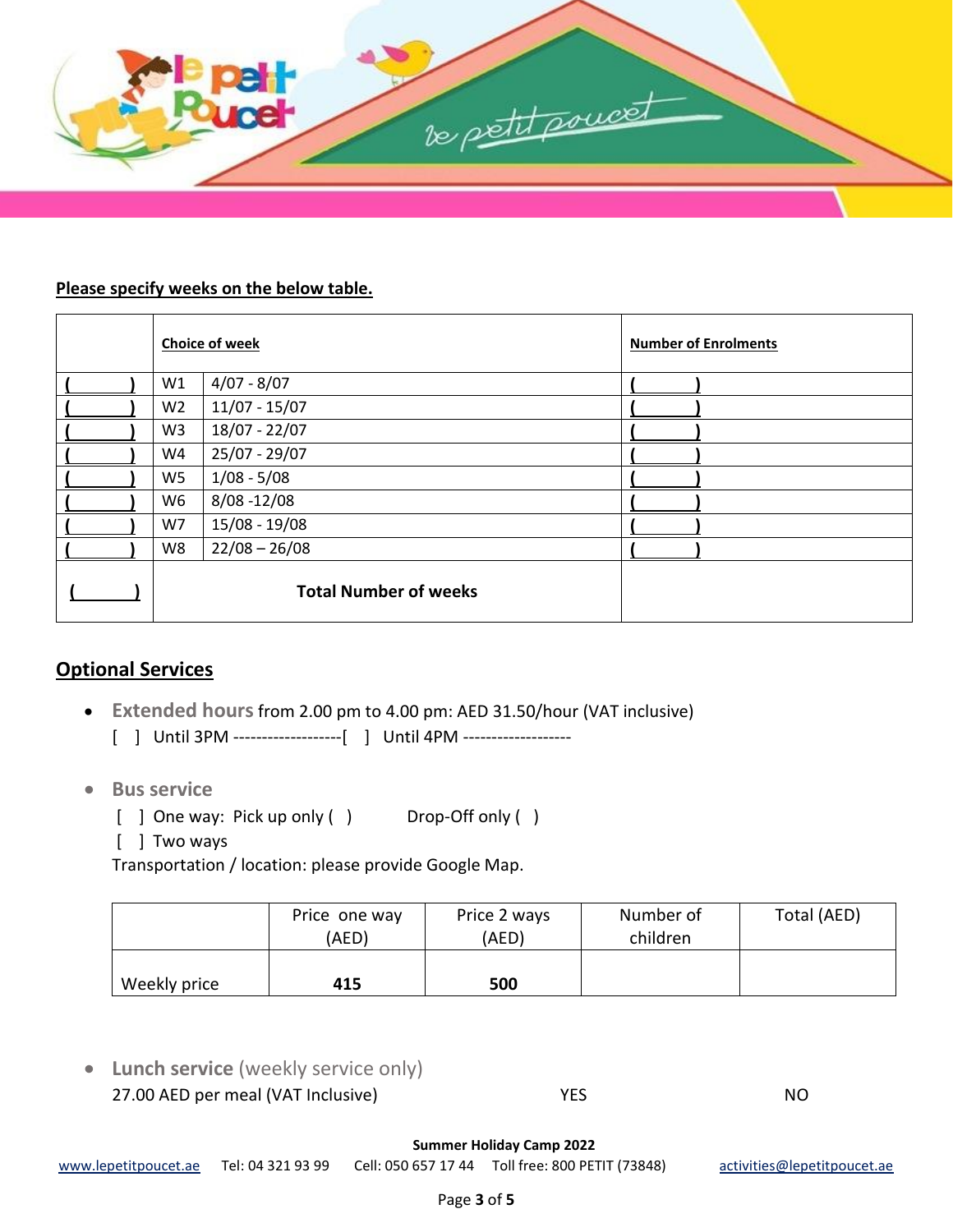

#### **Terms and conditions:**

- No cash refund or credit note for cancelling bookings during the camp.
- Bus is optional services for weekly bookings only.
- Bus service must be booked by Wednesday at 2.00PM, on the previous week.
- No adjustment, credit note, cash reimbursement will be issued for bus fees or camp fees due to absences, public holidays or any closure related to weather conditions or unforeseen closure.
- All changes in the services provided have to be submitted in writing before noon, by Wednesday at the latest (form available at the Admin office).
- All fees are collectible **BEFORE** the start of the service.
- Parents will ensure not to send the child to the nursery if sick or have any flu-like symptoms
- Nursery has the right to send the child back home if child shows any symptoms.
- No refunds for absent day(s).
- Parents must inform if they just arrived to Dubai or travelled. Child can only return with a negative Covid test done not more than 48 hours.
- Parents must provide snacks, lunch, water bottles, extra change of clothes and extra shoes all labelled with child's name.

**[ ]** *I have read, understood and take responsibility of the above terms and conditions and I agree with them.* 

| -------------------------- | -------------------------- |
|----------------------------|----------------------------|

Parent's signature Date

| <b>Accounting Only:</b> |  |
|-------------------------|--|

- o **PAID Amount: ……………………..AED**
- o **UNPAID**